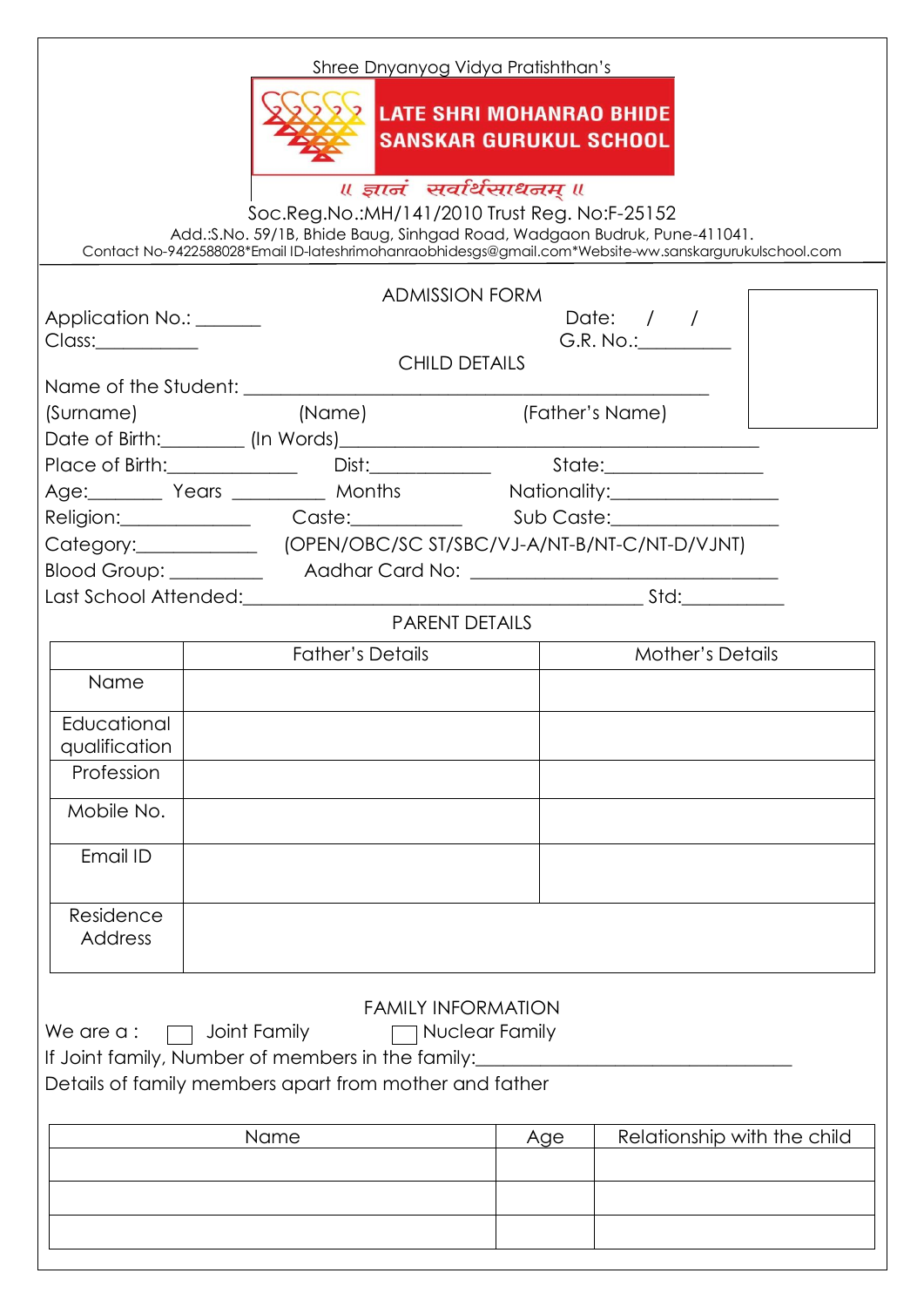| DAILY ROUTINE OF THE CHILD                                                                          |  |                                                                                                                       |    |  |  |  |
|-----------------------------------------------------------------------------------------------------|--|-----------------------------------------------------------------------------------------------------------------------|----|--|--|--|
| Waking up time :_____________ Breakfast time :___________________Lunch time:_______________________ |  |                                                                                                                       |    |  |  |  |
|                                                                                                     |  |                                                                                                                       |    |  |  |  |
|                                                                                                     |  |                                                                                                                       |    |  |  |  |
| Screen type : □ Mobile □ Television □ Laptop                                                        |  |                                                                                                                       |    |  |  |  |
| Has the child lost or losing teeth ? $\Box$ Yes $\Box$ No                                           |  |                                                                                                                       |    |  |  |  |
| Is the child going for any extra-curricular activities? $\Box$ Yes                                  |  |                                                                                                                       | No |  |  |  |
|                                                                                                     |  |                                                                                                                       |    |  |  |  |
| Does the child have any physical challenges (specify): _________________________                    |  |                                                                                                                       |    |  |  |  |
| Does the child have any Special needs (specify): _______________________________                    |  |                                                                                                                       |    |  |  |  |
|                                                                                                     |  | <u> 1990 - Johann John Stoff, amerikan besteht al-der al-der al-der al-der al-der al-der al-der al-der al-der al-</u> |    |  |  |  |
| The Checklist:                                                                                      |  |                                                                                                                       |    |  |  |  |
| 1) Two stamp size photo<br>2) Original Birth Certificate / School Leaving Certificate               |  |                                                                                                                       |    |  |  |  |
| 3) Aadhar Card Xerox copy                                                                           |  |                                                                                                                       |    |  |  |  |
| 4) Mark sheets/ Reports of the last academic year<br>5) Parent's response to questionnaire          |  |                                                                                                                       |    |  |  |  |
|                                                                                                     |  |                                                                                                                       |    |  |  |  |
| Disclaimer:                                                                                         |  |                                                                                                                       |    |  |  |  |
| I understand that this is an application for Observation only and does not ensure admission         |  |                                                                                                                       |    |  |  |  |

Granting of admission will be at the sole discretion of the admission panel of LSMSGS.

Signature\_\_\_\_\_\_\_\_\_\_\_\_\_\_ Date: